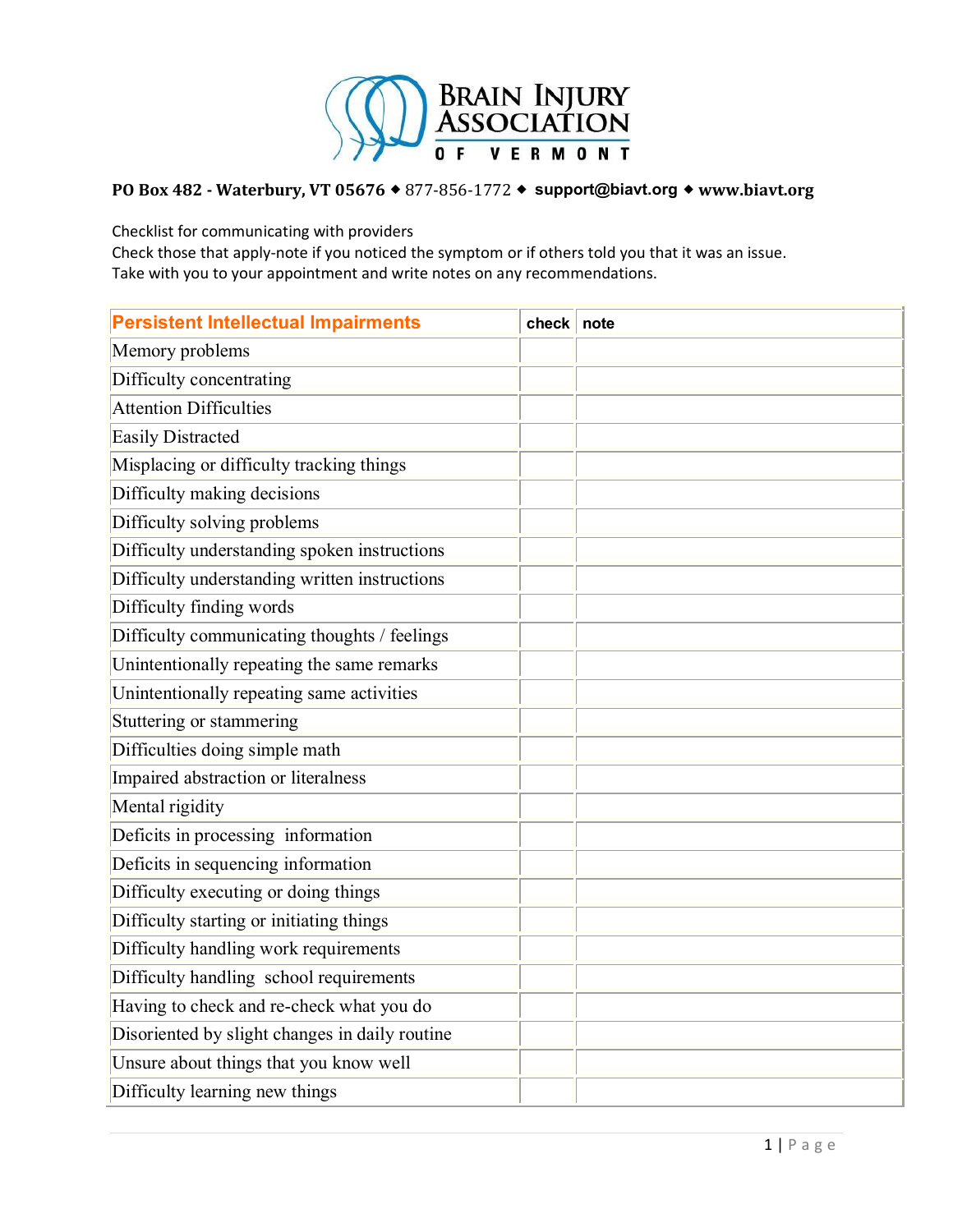

Checklist for communicating with providers

| Doing things slowly to insure correctness         |       |      |
|---------------------------------------------------|-------|------|
| Decreased capacity for reality testing            |       |      |
| Impaired ability to appreciate details            |       |      |
| Impaired ability to benefit from experience       |       |      |
| Inappropriate responses to people & things        |       |      |
| Difficulty taking care of your self               |       |      |
| Difficulty taking care of children                |       |      |
| <b>Psychological Consequences</b>                 | check | note |
| Impaired sense of self                            |       |      |
| Fear of loss of control                           |       |      |
| Easily agitated or irritated                      |       |      |
| Easily startled                                   |       |      |
| Feelings of paranoia                              |       |      |
| Spells of terror or panic                         |       |      |
| Feelings of depression                            |       |      |
| Feelings of shame or guilt                        |       |      |
| Persistent anxiety                                |       |      |
| Anxiousness or feelings of fear and dread         |       |      |
| Feelings of discouragement                        |       |      |
| Withdrawal or social isolation                    |       |      |
| Feeling others not appreciating your difficulties |       |      |
| Feeling everything is an effort                   |       |      |
| Feeling inept or worthless                        |       |      |
| Laughing or crying without apparent cause         |       |      |
| Worrisome thoughts won't leave your mind          |       |      |
| Making up explanations for things                 |       |      |
| Insensitive to others and social context          |       |      |
| Diminished insight                                |       |      |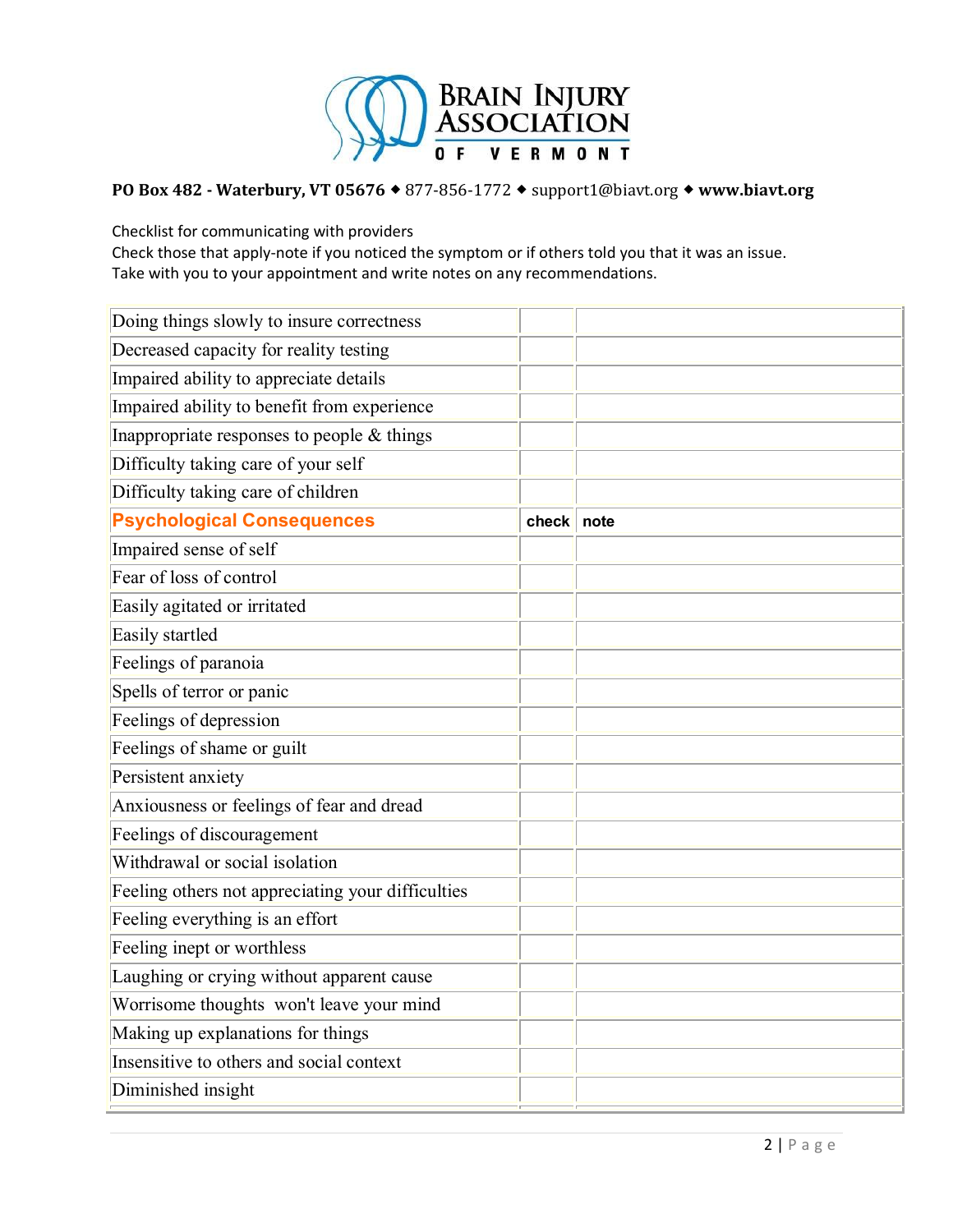

Checklist for communicating with providers

| <b>Persistent Mood Disorders</b>             | check        | note |
|----------------------------------------------|--------------|------|
| Mood swings                                  |              |      |
| Having urges to beat, injure or harm someone |              |      |
| Shouting or throwing things                  |              |      |
| Temper outbursts that you could not control  |              |      |
| <b>Persistent Physiological Impairments</b>  | check        | note |
| Heart pounding or racing                     |              |      |
| Rapid pulse                                  |              |      |
| Headaches or head pains                      |              |      |
| Increased blood pressure                     |              |      |
| Increased sensitivity to touch               |              |      |
| Ringing in ears                              |              |      |
| Easily fatigued                              |              |      |
| Numbness or tingling in parts of your body   |              |      |
| Weakness or loss of strength                 |              |      |
| Feeling tense or keyed up                    |              |      |
| Restlessness, unable to sit still            |              |      |
| Lessened ability to perform physically       |              |      |
| Decreased tolerance for alcohol and drugs    |              |      |
| Appetite disturbances                        |              |      |
| Trouble falling asleep                       |              |      |
| Awakening during the night                   |              |      |
| Sleep that is restless or disturbed          |              |      |
| <b>Persistent Personality Alterations</b>    | check   note |      |
| Passivity, or submissiveness                 |              |      |
| Aggressiveness                               |              |      |
| Apathy, lack of interest or emotion          |              |      |
| Overly sensitive                             |              |      |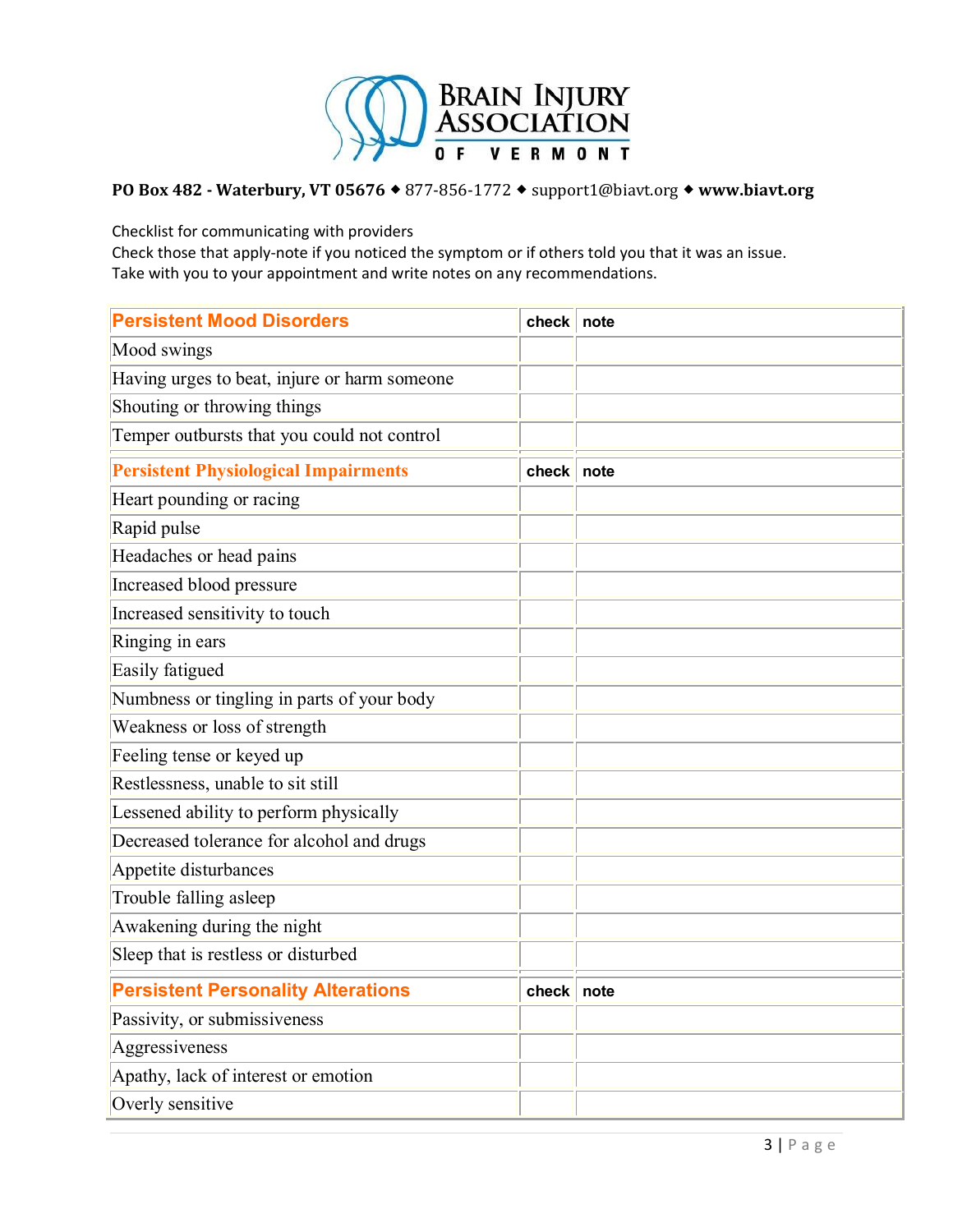

Checklist for communicating with providers

| Discouragement or demoralization        |            |  |
|-----------------------------------------|------------|--|
| Increased emotional distress            |            |  |
| Chronic frustration                     |            |  |
| Grandiosity or boastfulness             |            |  |
| Excessively talkative                   |            |  |
| Compulsive writing                      |            |  |
| Egocentricity                           |            |  |
| Childishness                            |            |  |
| Silliness                               |            |  |
| Overly responsible                      |            |  |
| Irresponsibility                        |            |  |
| Impulsively                             |            |  |
| Self-indulgent                          |            |  |
| Indiscreet comments and acts            |            |  |
| Obscene comments or acts                |            |  |
| Increased sexual activity               |            |  |
| Decreased sexual activity               |            |  |
| Increased shame or guilt                |            |  |
| Religiosity                             |            |  |
| <b>Persistent Neurological Problems</b> | check note |  |
| Sense of observing your self from afar  |            |  |
| Altered consciousness                   |            |  |
| Slowed reaction time                    |            |  |
| Smelling odors that others do not smell |            |  |
| Hearing music that others do not hear   |            |  |
| Making up explanations for things       |            |  |
| Sensitivity to temperature shifts       |            |  |
| Seeing dark spots before your eyes      |            |  |